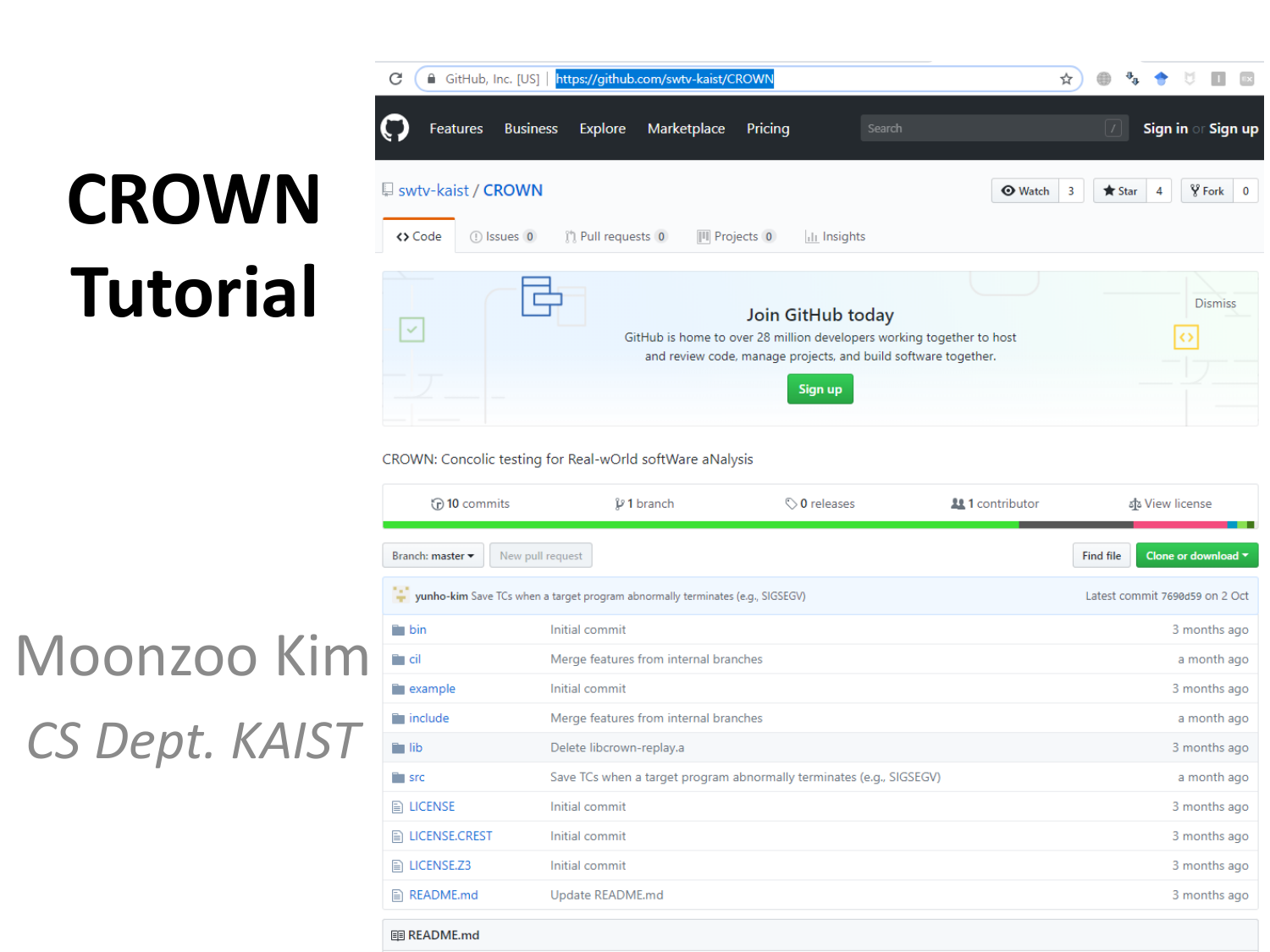### CROWN

- CROWN is a concolic testing tool for C programs
	- Generate test inputs automatically
	- Execute target under test on generated test inputs
	- Explore all possible execution paths of a target systematically
- CROWN is a open-source extension of CREST
	- mainly written in C++
		- CROWN's instrumentation is implemented as a module of CIL (C Intermetiate Language) written in Ocaml
- https://github.com/swtv-kaist/CROWN/

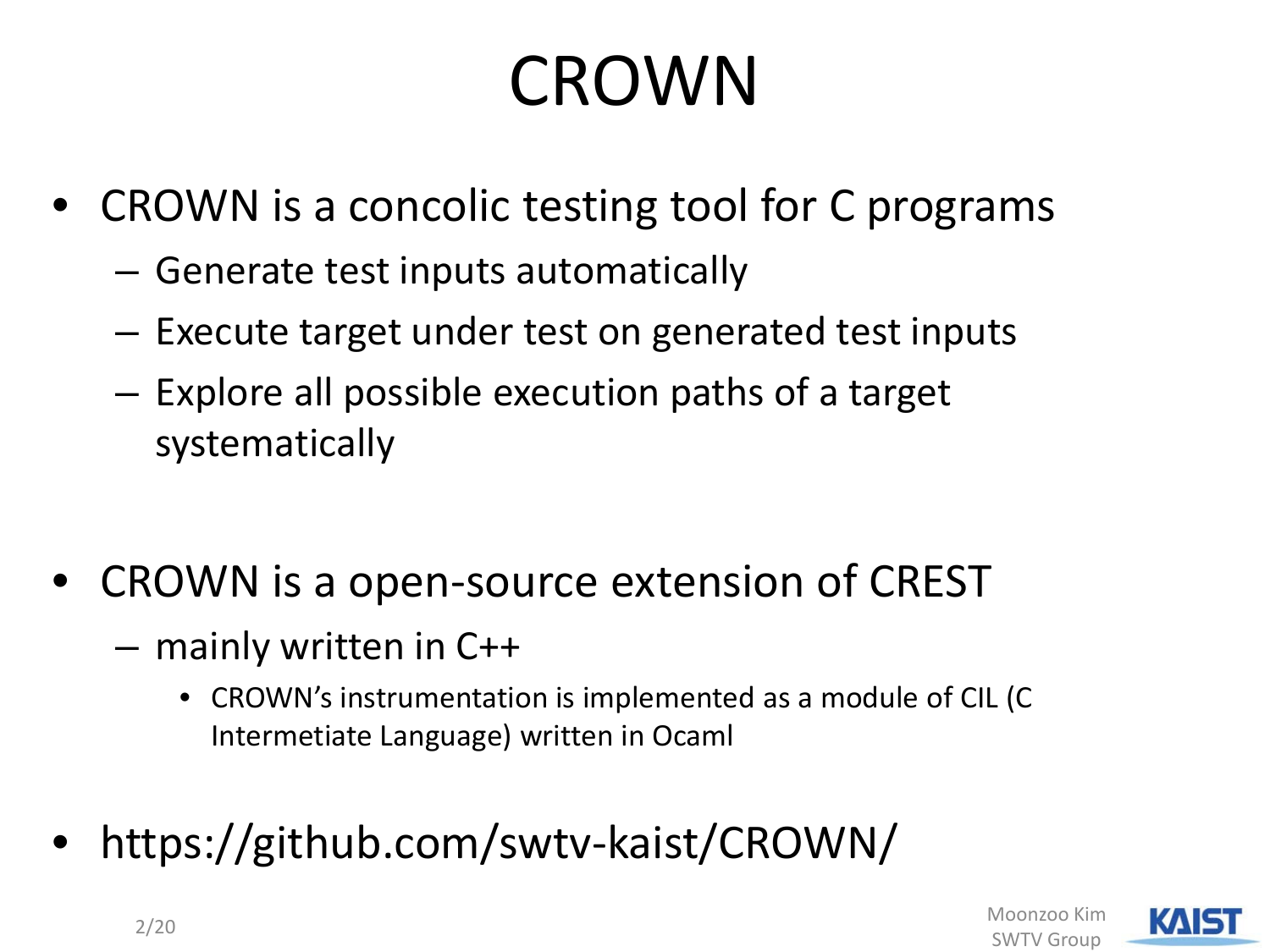#### Overview of CROWN code



src/libCROWN/CROWN.cc src/base/symbolic\_interpreter.cc src/base/symbolic\_execution.cc src/base/symbolic\_expression.cc src/base/symbolic\_path.cc src/base/symbolic\_predicate.cc

> Moonzoo Kim SWTV Group

**KAIST**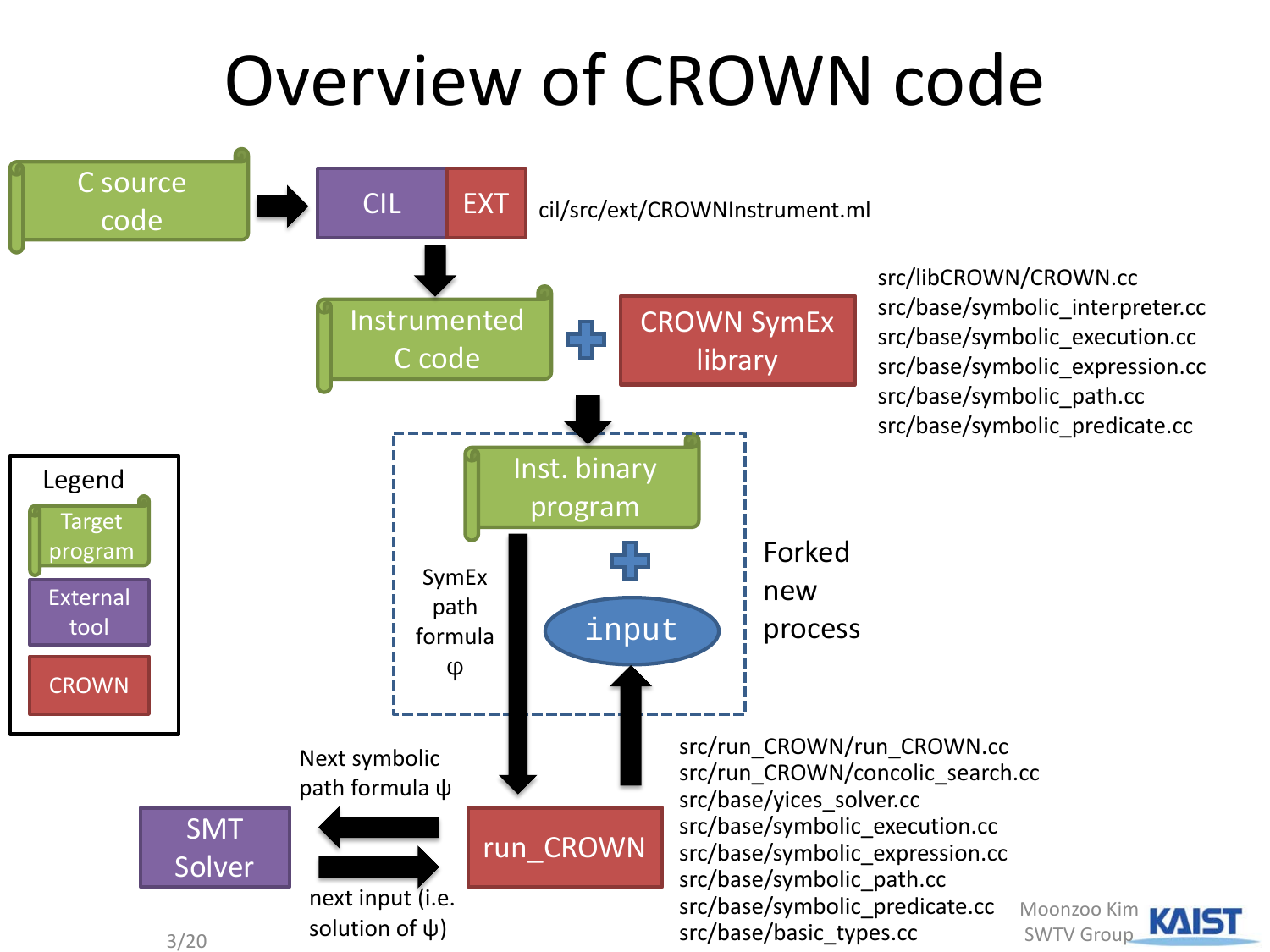### 4 Main Tasks of Human Engineers

- 1. Adding proper assert() statements
	- W/o assert(), no test results obtained
- 2. Selection of symbolic variables in a target program
	- Identify which parts of a target program are most important
- 3. Construction of symbolic external environment – To detect real bugs
- 4. Performance tuning and debugging
	- To obtain better concolic testing results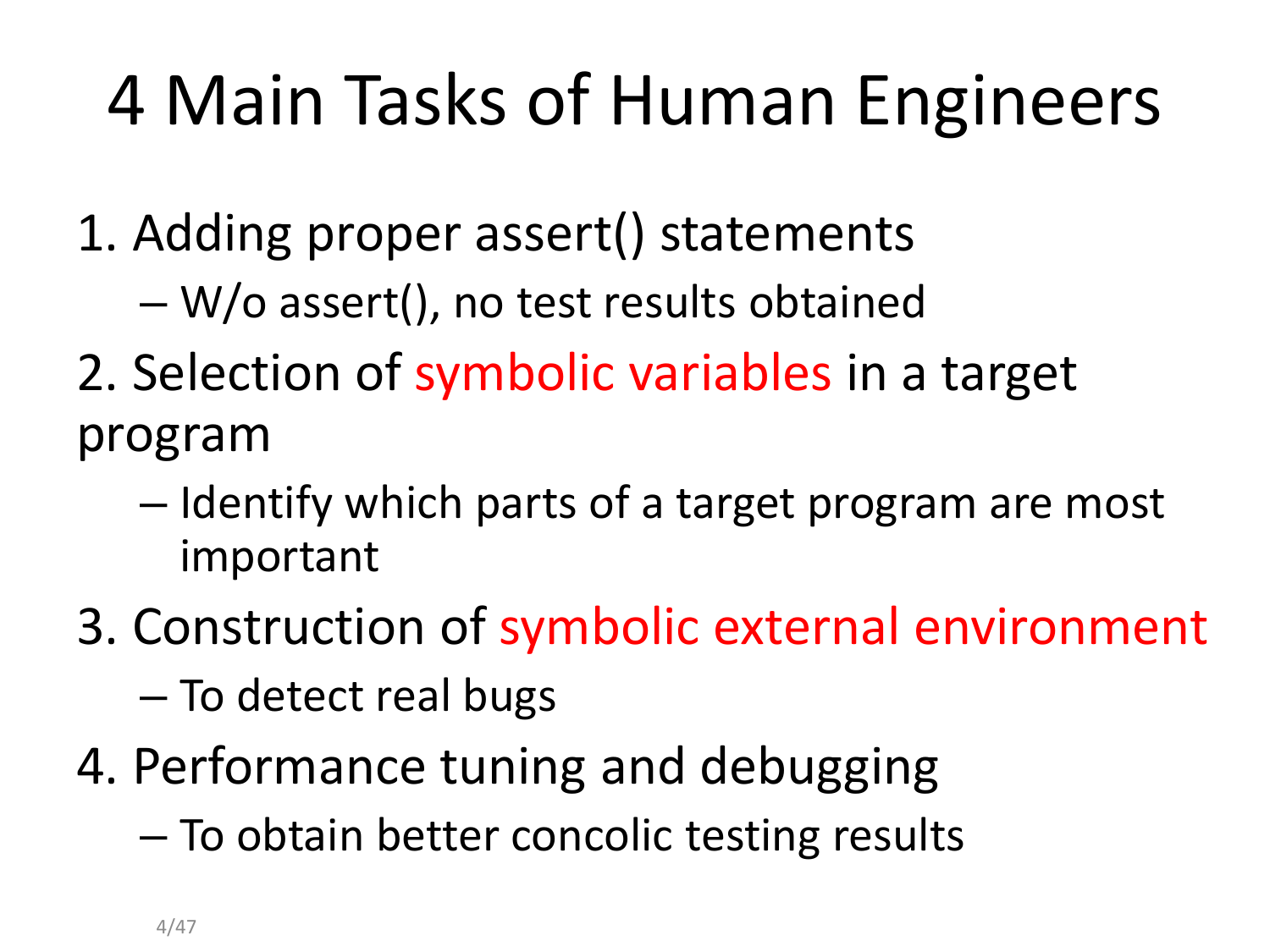### Supported Symbolic Data-types

- #define SYM unsigned char(x) CrownUChar(&x)
- #define SYM\_unsigned\_short(x) CrownUShort(&x)
- #define SYM\_unsigned\_int(x) \_\_CrownUInt(&x)
- #define SYM char(x) CrownChar(&x)
- #define SYM\_short(x) CrownShort(&x)
- #define SYM int(x) \_\_CrownInt(&x)
- #define SYM\_float(x) \_\_ CrownFloat(&x)
- #define SYM\_double(x) CrownDouble(&x)

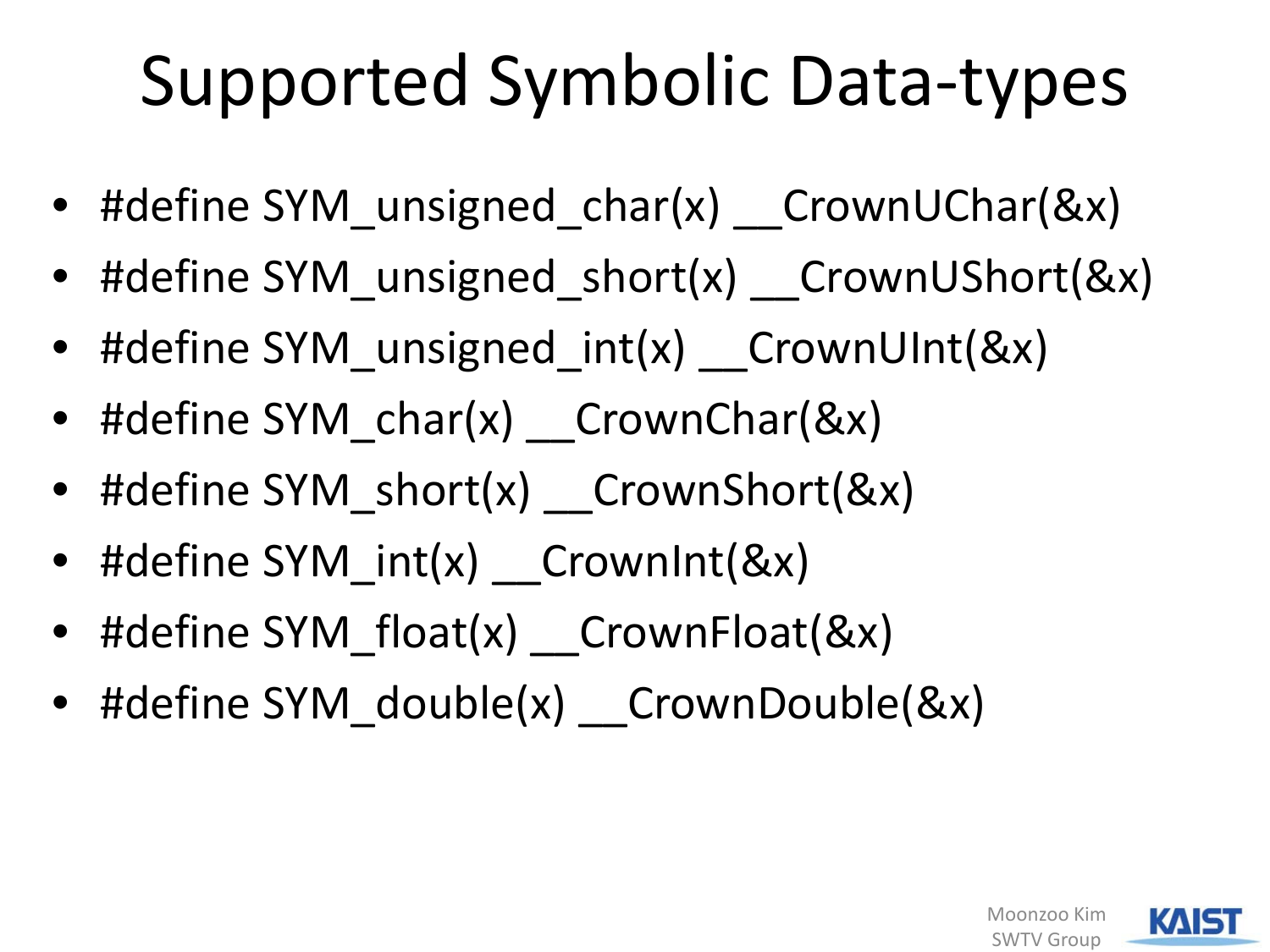## Symbolic Variable w/ Initial Value

}

- SYM unsigned\_char\_init (x, 7)
- SYM\_unsigned\_short\_init(x, 7)
- SYM unsigned int(x, 7)
- SYM char init(x, 7)
- SYM short $(x, 7)$
- SYM int $(x, 7)$
- SYM float $(x, 7.0)$
- SYM double(x, 7.0)

```
#include<crown.h>
int main() {
  int x;
  SYM_int_init(x, 7);
  printf("x=%d\n", x);
  if ( x > 10 )
    printf('x>10\nu');else 
    print(f('x<=10)n");
```


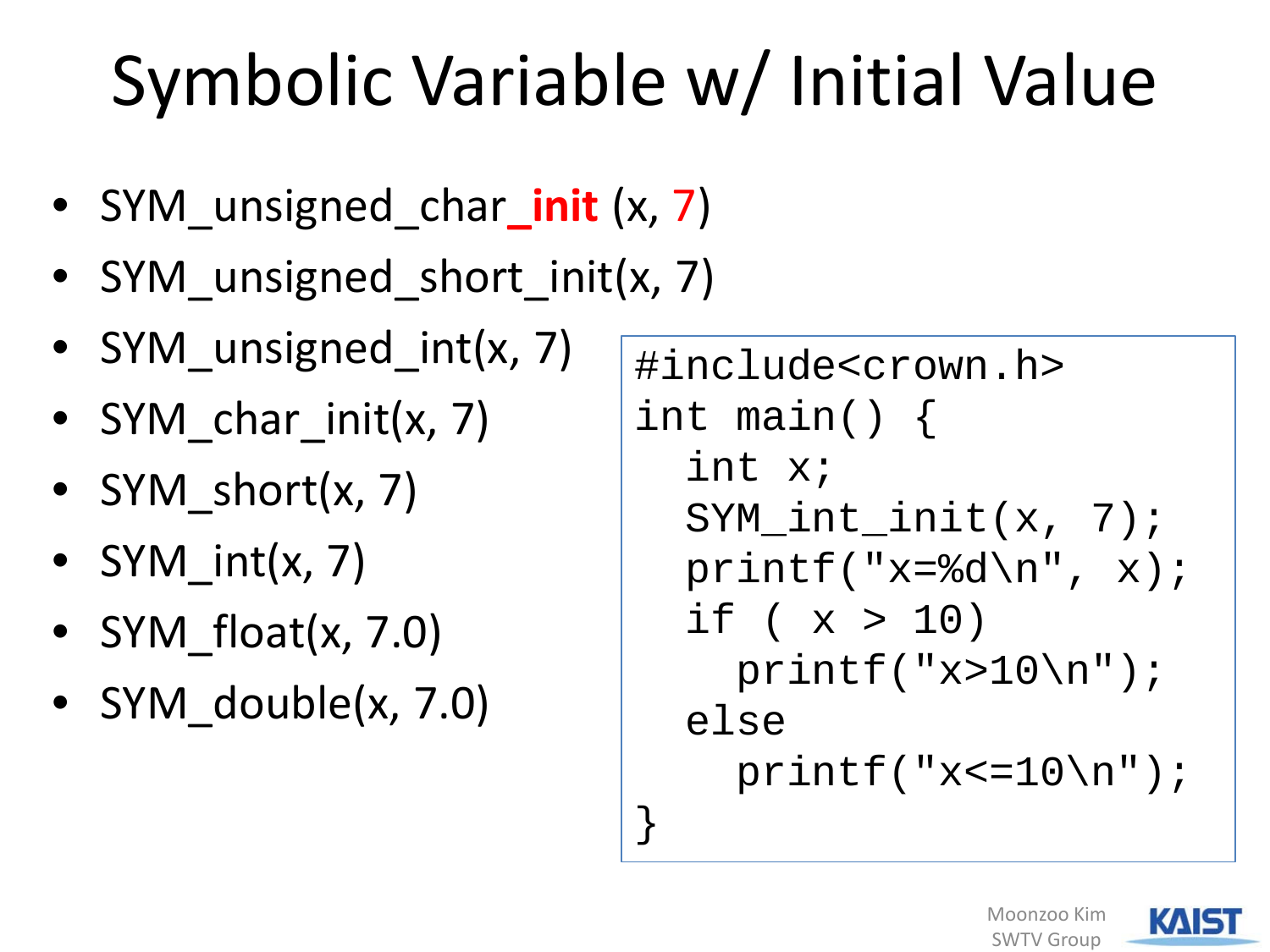### Symbolic Assumption

- You can describe symbolic assumption using SYM\_assume(exp)
	- exp is **guaranteed to be true** right after SYM\_assume(exp)
	- similar to \_\_CPROVER\_assume(exp)in CBMC

• Ex.

```
#include <crown.h>
#include <stdio.h>
#include <assert.h>
void main() {
   int x, y;
   SYM int(x);
   SYM int(y);
   SYM_assume( x + y > 10);
   printf("x=%d, y=%d\n", x, y);
   assert(x + y > 10);
}
```
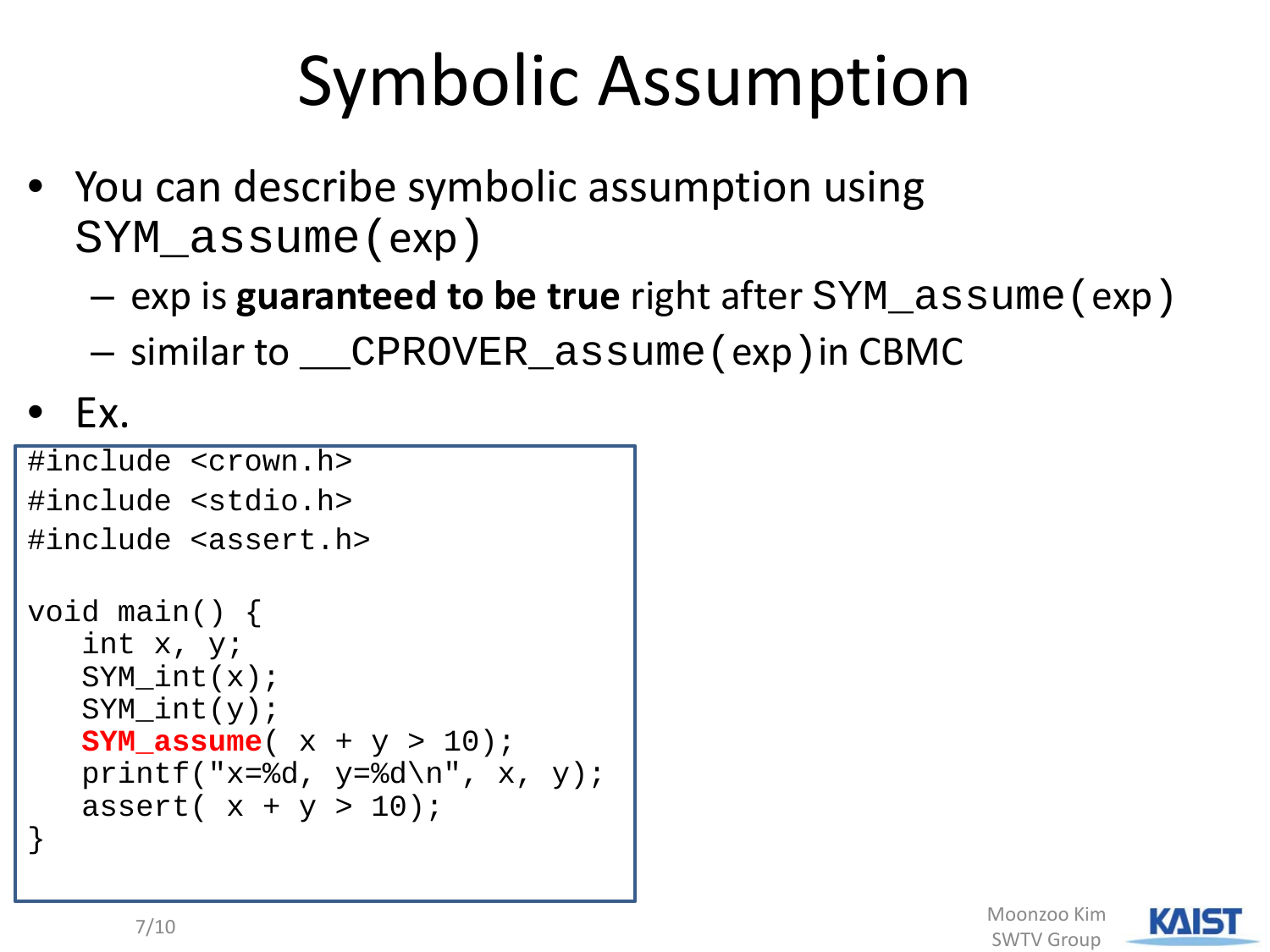#include <stdlib.h > #include <stdio.h > #include <string.h > #include <crown.h > int main()  $\{$ int a,b,c, match=0; SYM\_int(a); SYM\_int(b); SYM\_int(c);

/\*printf("Please type 3 integers: \n"); scanf("%d", &a); scanf("%d", &b); scanf("%d", &c); \*/

//filtering out invalid inputs SYM\_assume(a>0 && b>0 && c>0); printf("a,b,c = %d,%d,%d \n",a,b,c);

//0: Equilateral, 1:Isosceles, // 2: Not a triangle, 3:Scalene int result= -1; if(a==b) match=match+1; if(a==c) match=match+2; if(b==c) match=match+3;  $if(match==0)$  { if( $a+b \leq c$ ) result=2; else if( $b+c \le a$ ) result=2; else if( $a+c \le b$ ) result =2; else result=3; } else { if(match ==  $1$ ) {  $if(a+b \leq c)$  result =2; else result=1; } else { if(match  $==2$ ) {

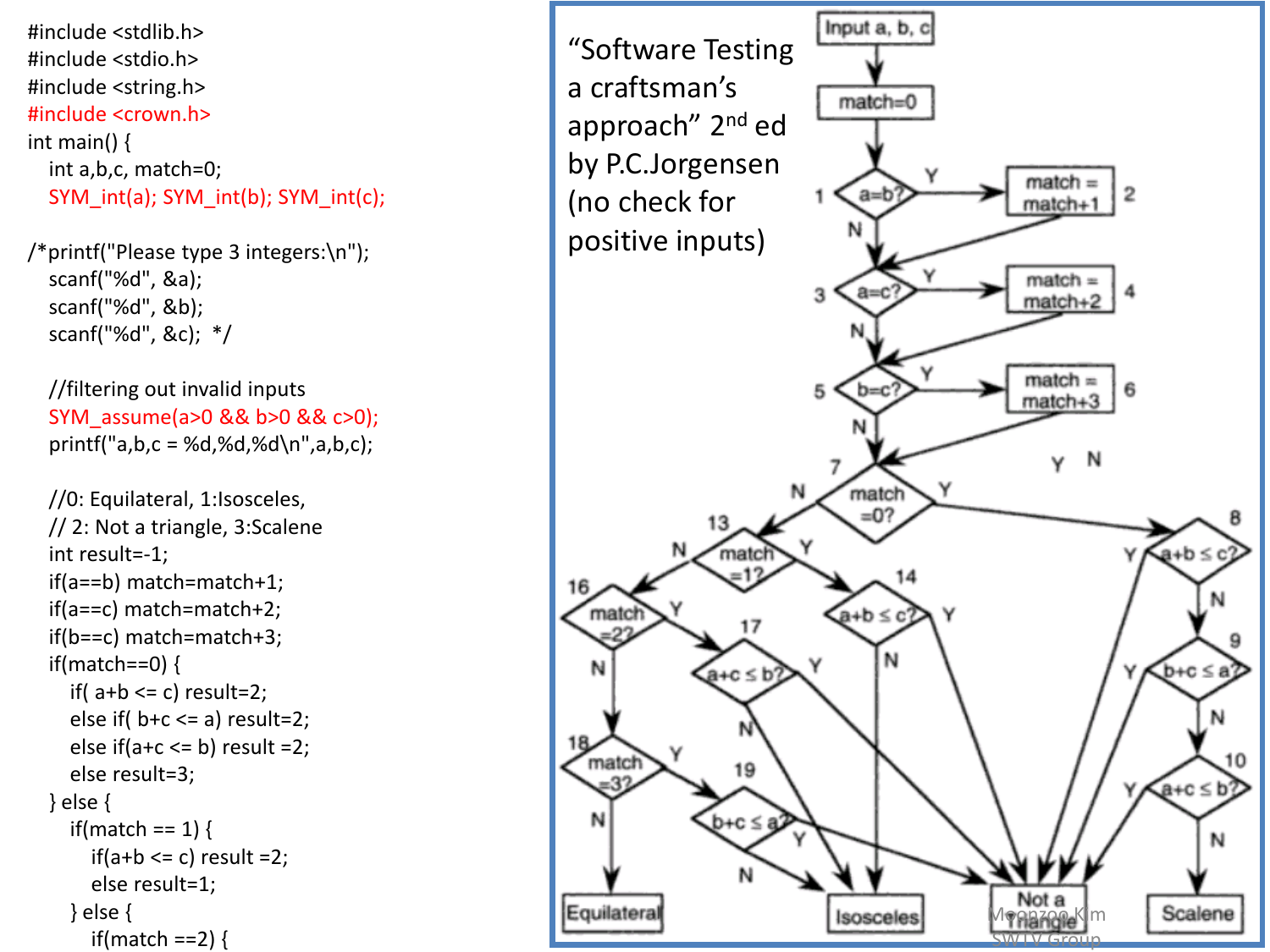#### CROWN Commands

- crownc <filename>.c
	- Output
		- <filename>.cil.c // instrumented C file
		- branches // lists of paired branches
		- <filename> // executable file
- run\_crown ./filename <n> -[dfs|cfg|random|random\_input|hybrid
	- ] [-TCDIR <tc\_folder>] [-INIT\_TC]
		- $\langle n \rangle$ : # of iterations/testings
	- Concolic search strategies
		- dfs: depth first search
		- rev-dfs : reverse depth first search
		- cfg: uncovered branch first
		- random: negated branch is randomly selected
		- random\_input: pure random input
		- hybrid: combination of dfs and random
	- $-INT$  TC: to use "input" file in a target directory as an initial test case
		- if "input" file does not exist, run\_CROWN terminates with an error message
	- Output (updating at each iteration)
		- input: containing concrete types and values of symbolic variables
		- szd\_execution: symbolic execution path
		- coverage: coverage achieved so far
		- A test case file in <tc\_folder> if -TCDIR option is given

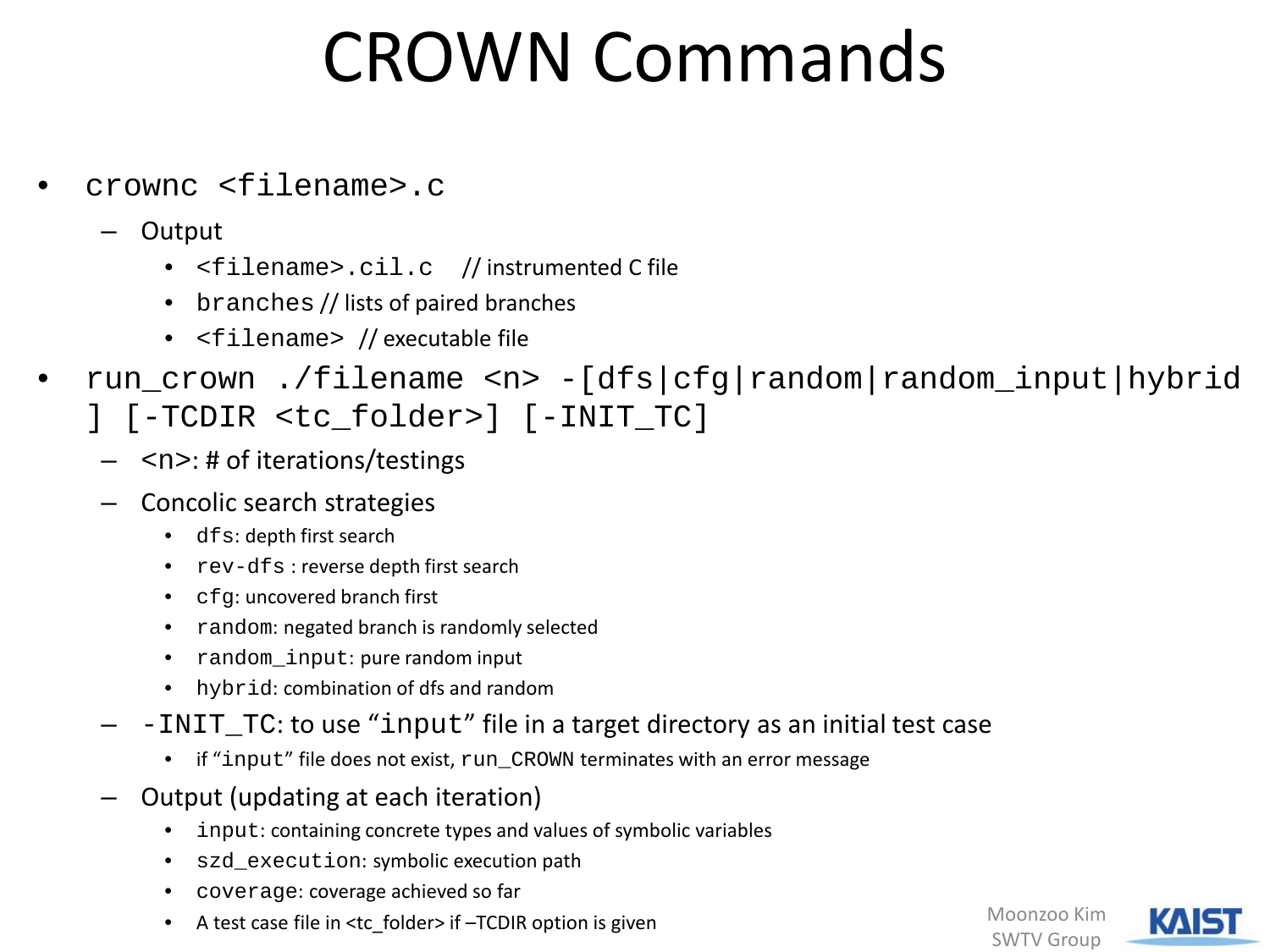### Execution Snapshot (1/2)

| \$ run_crown ./triangle-crown_100_-rev-dfs -TCDIR test                                                                                                                                   | $a,b,c = 1,2,2$                                                                                                                                                           |
|------------------------------------------------------------------------------------------------------------------------------------------------------------------------------------------|---------------------------------------------------------------------------------------------------------------------------------------------------------------------------|
| cases                                                                                                                                                                                    | This triangle is an isoscele.                                                                                                                                             |
| ### SYM_assume(a>0 && b>0 && c>0) is violated at Line<br>15 (main in triangle-crown.c) ###                                                                                               | Iteration 6 (0s, 0.133s): covered 26 branches [1 reach funs,<br>42 reach branches].(26, 25)                                                                               |
| ### SYM_assume(a>0 && b>0 && c>0) is violated at Line<br>15 (main in triangle-crown.c) ###<br>### SYM_assume(a>0 && b>0 && c>0) is violated at Line<br>15 (main in triangle-crown.c) ### | a,b,c = 272629760,1346371584,809500672<br>This triangle is not a triangle.<br>Iteration 7 (0s, 0.149s): covered 28 branches [1 reach funs,<br>42 reach branches].(28, 26) |
| $a,b,c = 1,1,1$                                                                                                                                                                          | a,b,c = 1108719680,34977856,1108457536                                                                                                                                    |
| This triangle is an equilateral.                                                                                                                                                         | This triangle is not a triangle.                                                                                                                                          |
| Iteration 1 (0s, 0.42s): covered 11 branches [1 reach funs,<br>, 42 reach branches].(11, 0)                                                                                              | Iteration 8 (0s, 0.169s): covered 30 branches [1 reach funs,<br>42 reach branches]. (30, 28)                                                                              |
| $a,b,c = 1610612736,536870912,1$                                                                                                                                                         | a,b,c = 427818799,427818767,377487598                                                                                                                                     |
| This triangle is not a triangle.                                                                                                                                                         | This triangle is a scalene.                                                                                                                                               |
| Iteration 2 (0s, 0.56s): covered 19 branches [1 reach funs,<br>, 42 reach branches].(19, 11)                                                                                             | Iteration 9 (0s, 0.195s): covered 33 branches [1 reach funs,<br>42 reach branches]. (33, 30)                                                                              |
| a,b,c = 1610612736,536870912,1610612736                                                                                                                                                  | a,b,c = 1610612736,1610612736,536870912                                                                                                                                   |
| This triangle is not a triangle.                                                                                                                                                         | This triangle is not a triangle.                                                                                                                                          |
| Iteration 3 (0s, 0.68s): covered 21 branches [1 reach funs,<br>, 42 reach branches].(21, 19)                                                                                             | Iteration 10 (0s, 0.209s): covered 35 branches [1 reach funs,<br>42 reach branches].(35, 33)                                                                              |
| $a,b,c = 2,1,2$                                                                                                                                                                          | $a,b,c = 2,2,1$                                                                                                                                                           |
| This triangle is an isoscele.                                                                                                                                                            | This triangle is an isoscele.                                                                                                                                             |
| Iteration 4 (0s, 0.104s): covered 23 branches [1 reach fu ns, 42 reach branches].(23, 21)                                                                                                | Iteration 11 (1s, 0.234s): covered 36 branches [1 reach funs,<br>42 reach branches].(36, 35)                                                                              |
| a,b,c = 1610612736,536870912,536870912<br>This triangle is not a triangle.<br>Iteration 5 (0s, 0.118s): covered 25 branches [1 reach<br>funs, 42 reach branches].(25, 23)                |                                                                                                                                                                           |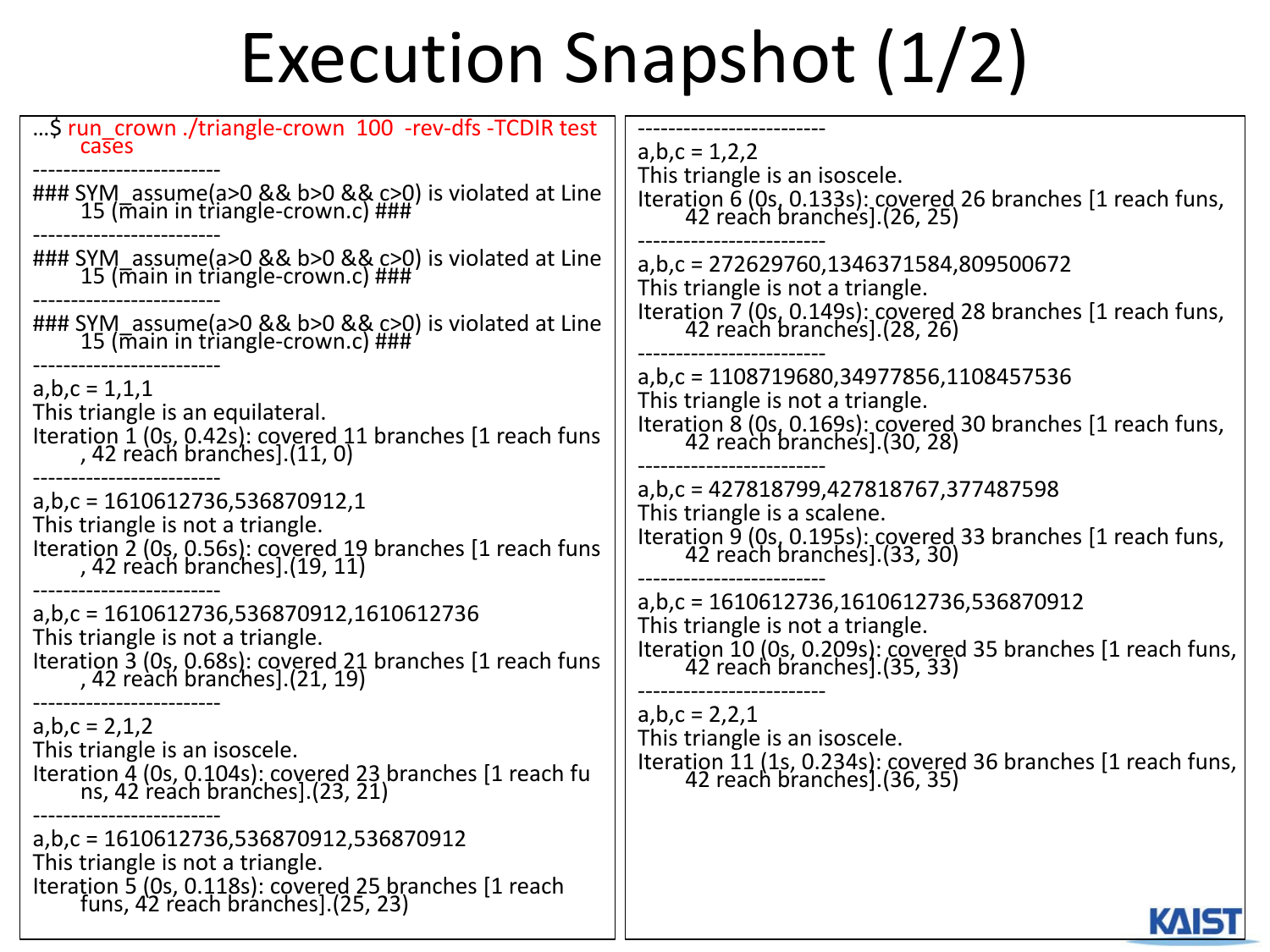### Concolic Testing the Triangle Program

| <b>Test</b><br>case | Input<br>(a,b,c) | <b>Executed symbolic path</b><br>formula w/ a test case φ                    | Next symbolic path formula $\psi$                                                                                              | <b>Solution for</b><br>the next sym.<br>path formula |
|---------------------|------------------|------------------------------------------------------------------------------|--------------------------------------------------------------------------------------------------------------------------------|------------------------------------------------------|
| $\mathbf 1$         | 1,1,1            | a=b $E$ a=c $E$ b=c                                                          | $a=b$ $E$ $a=c$ $E$ $b \neq c$                                                                                                 | Unsat                                                |
|                     |                  |                                                                              | $a = b$ $E$ $a \neq c$                                                                                                         | 1, 1, 2                                              |
| $\overline{2}$      | 1,1,2            |                                                                              | $a=b \n\mathbb{E}$ a≠c $\mathbb{E}$ b≠c $\mathbb{E}$ a+b $\leq c$ a=b $\mathbb{E}$ a≠c $\mathbb{E}$ b≠c $\mathbb{E}$ a+b $> c$ | 2,2,3                                                |
| $\overline{3}$      | 2,2,3            | a=b $E$ a $\neq$ c $E$ b $\neq$ c $E$ a+b $>$ c   a=b $E$ a $\neq$ c $E$ b=c |                                                                                                                                | Unsat                                                |
|                     |                  |                                                                              | $a \neq b$                                                                                                                     | 2,1,2                                                |
| $\overline{4}$      | 2,1,2            | a≠b $E$ a=c $E$ b≠c $E$ a+c>b   a≠b $E$ a=c $E$ b≠c $E$ a+c $\leq$ b         |                                                                                                                                | 2, 5, 2                                              |



Moonzoo Kim SWTV Group

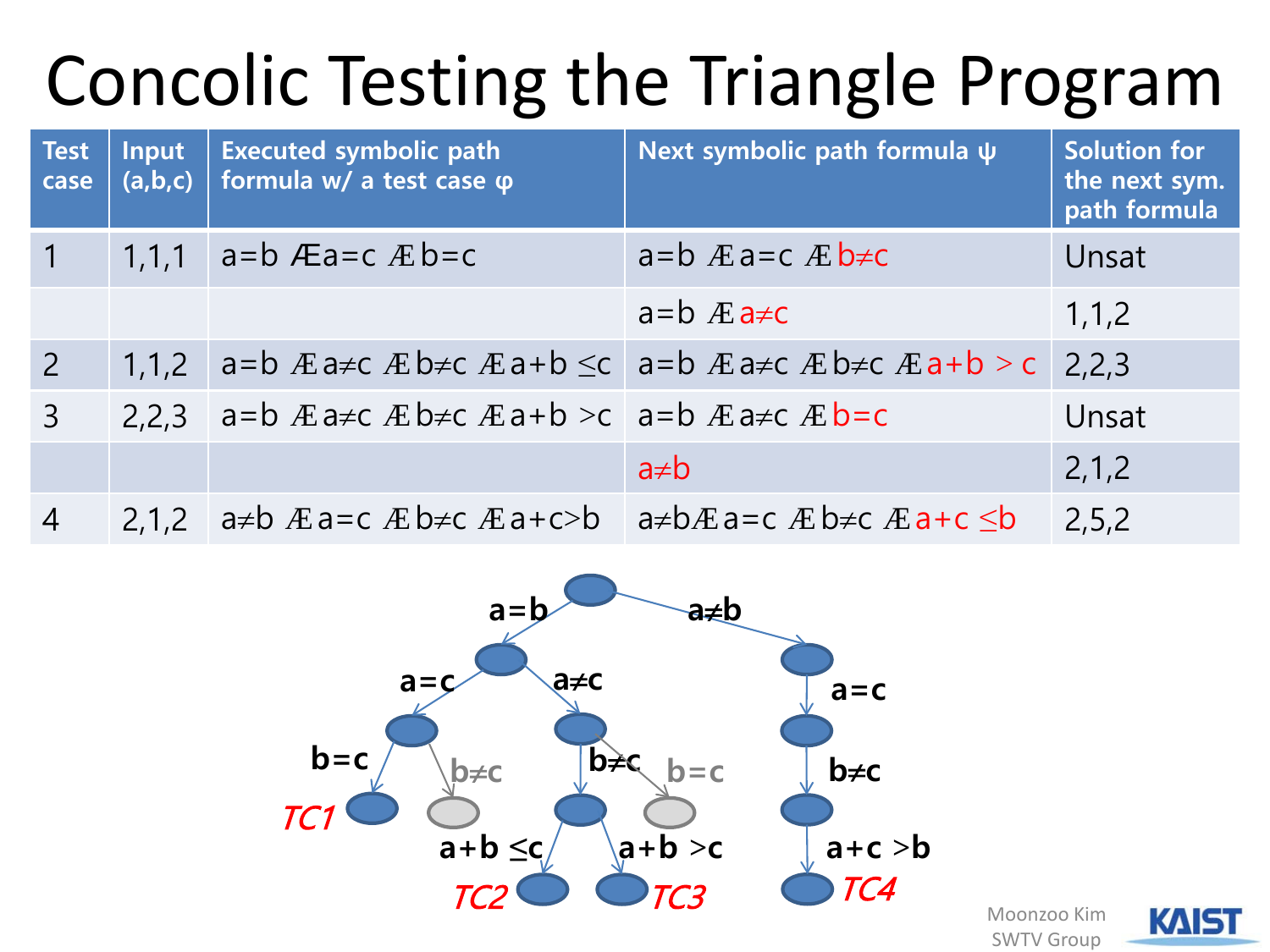### Execution Snapshot (2/2)

| \$ cat branches         | \$ cat coverage            | \$ cat testcases/input.11<br>5/* type of a symbolic input variable */                                                                                                      |
|-------------------------|----------------------------|----------------------------------------------------------------------------------------------------------------------------------------------------------------------------|
| 1 21 /* branch IDs $*/$ | $6$ /*covered branch IDs*/ | $2$ /* value of a symbolic input variable $*/$                                                                                                                             |
| 6 1 1                   | 7                          |                                                                                                                                                                            |
| 7 10                    | 8                          | 5<br>2<br>5                                                                                                                                                                |
| 89                      | 20                         | $\mathbf{1}$                                                                                                                                                               |
| 13 14                   | 21                         | moonzoo@checker6:~/cs492d/CROWN/example\$                                                                                                                                  |
| 20 21                   | 23                         | print execution                                                                                                                                                            |
| 23 24                   | 24                         | Symbolic variables & input values                                                                                                                                          |
| 26 27                   | 26                         | [ Line: 7, File: triangle-crown.c]<br>$(a 1 = 2)$                                                                                                                          |
| 29 36                   | 27                         | [ Line: 7, File: triangle-crown.c ]<br>$(b_1 = 2)$<br>[Line: 7, File: triangle-crown.c]<br>$(c 1 = 1)$                                                                     |
| 30 31                   | 29                         |                                                                                                                                                                            |
| 32 33                   | 30                         | Symbolic path formula<br>[ Line: 15, File: triangle-crown.c]<br>(a 1 > 0)                                                                                                  |
| 34 35                   | 31                         | $(b \ 1 > 0)$<br>[Line: 15, File: triangle-crown.c]                                                                                                                        |
| 37 40                   | 32                         | [Line: 15, File: triangle-crown.c]<br>(c 1 > 0)                                                                                                                            |
| 38 39                   | 33                         | $\overline{a}_1 = \overline{c}_1$ ) [ Line: 22, File: triangle-crown.c                                                                                                     |
| 41 44                   | 34                         | $\left(\overline{b}^{\text{-}}1 == c^{\text{-}}1\right)$ [ Line: 23, File: triangle-crown.c ]<br>$\frac{1}{1}$ ((a $1 + b$ 1) <= c 1) [ Line: 31, File: triangle-crown.c ] |
| 42 43                   | 35                         |                                                                                                                                                                            |
| 45 48                   | 36                         | Sequence of reached branch ids<br>$-1$<br>[main enters]                                                                                                                    |
| 46 47                   | 37                         | 6<br>Line: 15, File: triangle-cro ]<br>7                                                                                                                                   |
| 51 52                   | 38                         | Line: 15, File: triangle-cro ]<br>8<br>[Line: 15, File: triangle-cro]                                                                                                      |
| 54 55                   | 39                         | 20<br>Line: 21, File: triangle-cro                                                                                                                                         |
| 57 58                   | 40                         | 24<br>Line: 22, File: triangle-cro<br>27<br>Line: 23, File: triangle-cro                                                                                                   |
| 60 61                   | $\cdots$                   | 36<br>Line: 24, File: triangle-cro                                                                                                                                         |
|                         |                            | 37<br>Line: 30, File: triangle-cro<br><b>KAISI</b><br>39<br>Line: 31, File: triangle-cro                                                                                   |
|                         |                            |                                                                                                                                                                            |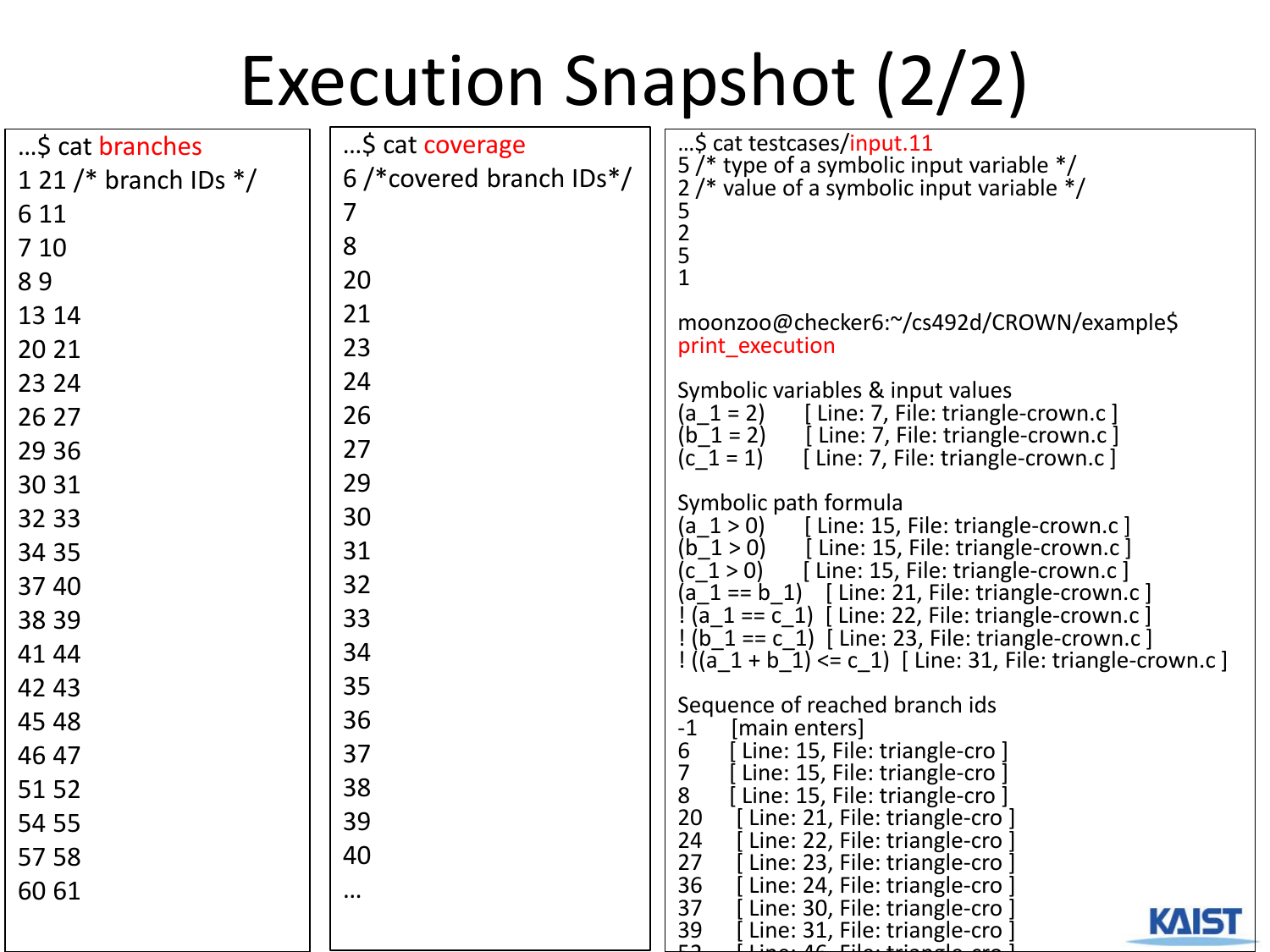## Symbolic Debugging [1/2]

- 1. Select [TCDIR]/input.[n] whose symbolic path formula you would like to know
- 2. Copy [TCDIR]/input.[n] to a target directory with a name "input"
- 3. Run an instrumented executable target program
	- Note that an instrumented executable target program reads "input" file as an initial test case
	- Ex. ./triable
- 4. See symbolic information of input. [n] by using print\_execution

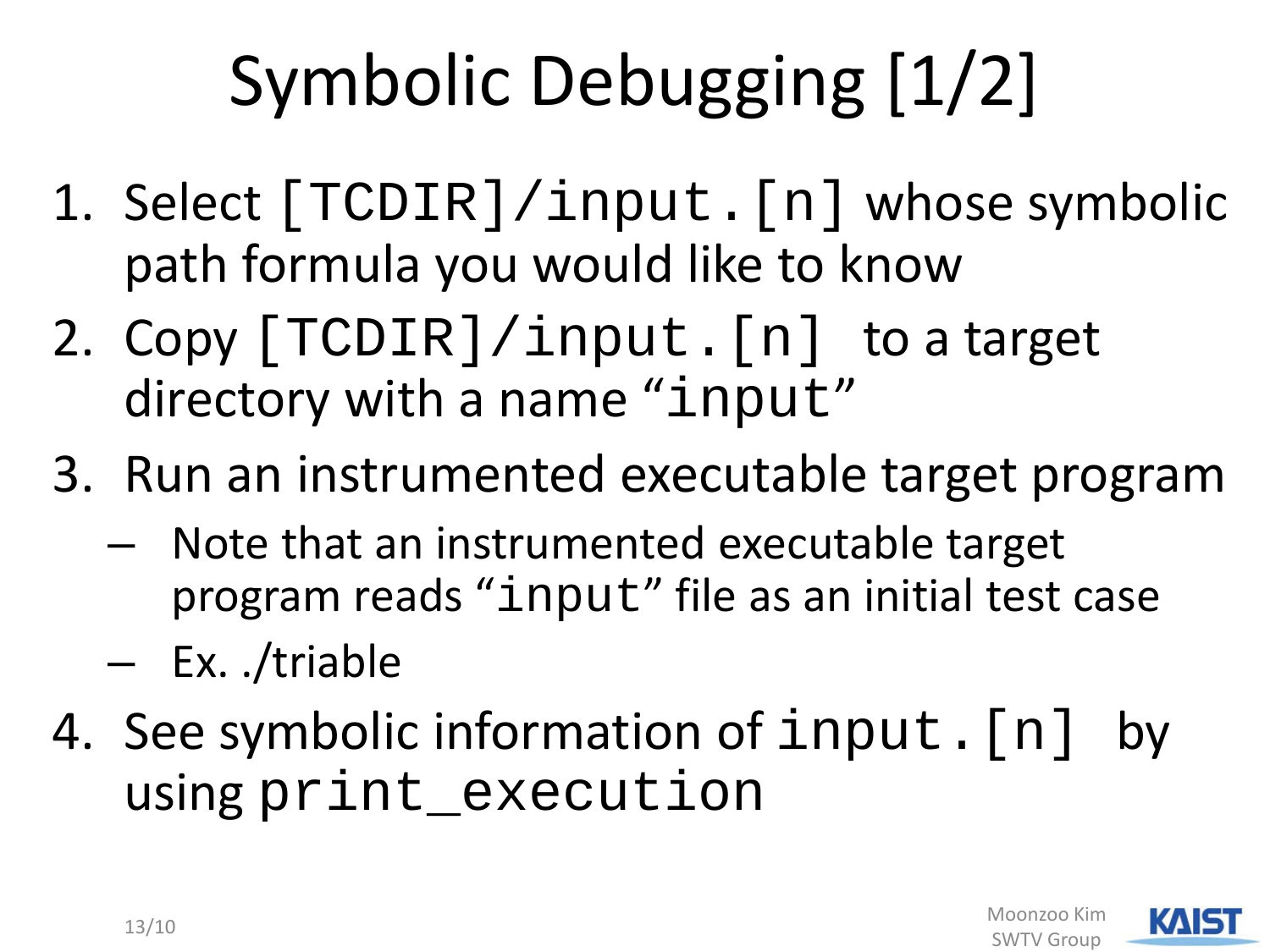## Symbolic Debugging (2/2)

#### ...\$ cat testcases/input.1

- 5 /\* type of a symbolic input variable \*/
- $1$  /\* a: value of a symbolic input variable  $*/$

#### 5

1

- 5
- 

#### 1

checker\$ cp testcases/input.1 input

#### checker\$ ./triangle-crown  $a,b,c = 1,1,1:$ result=0

#### …\$ print\_execution

Symbolic variables & input values

- (a\_1 = 1)  $\left[$  Line: 7, File: triangle-crown.c  $\right]$
- (b  $1 = 1$ ) [ Line: 7, File: triangle-crown.c ]
- $(c_1 = 1)$  [ Line: 7, File: triangle-crown.c ]

#### Symbolic path formula

- (a  $1 > 0$ ) [ Line: 15, File: triangle-crown.c ]
- (b  $1 > 0$ ) [ Line: 15, File: triangle-crown.c ]
- $(c_1 > 0)$  [ Line: 15, File: triangle-crown.c ]
- (a\_1 == b\_1)  $[$  Line: 21, File: triangle-crown.c  $]$
- (a\_1 == c\_1)  $\int$  Line: 22, File: triangle-crown.c ]
- (b  $1 == c$  1) [ Line: 23, File: triangle-crown.c ]

#### Sequence of reached branch ids

- -1 [main enters]
- 6 [ Line: 15, File: triangle-cro ]
- 7 [ Line: 15, File: triangle-cro ]
- 8 [ Line: 15, File: triangle-cro ]
- 20 [ Line: 21, File: triangle-cro ]
- 23 [ Line: 22, File: triangle-cro ]
- 26 [ Line: 23, File: triangle-cro ]
- 36 [ Line: 24, File: triangle-cro ]
- 40 [ Line: 30, File: triangle-cro ]
- 44 [ Line: 34, File: triangle-cro ]
- 48 [ Line: 38, File: triangle-cro ]
- 51 [ Line: 46, File: triangle-cro ]

-2 [main exits]

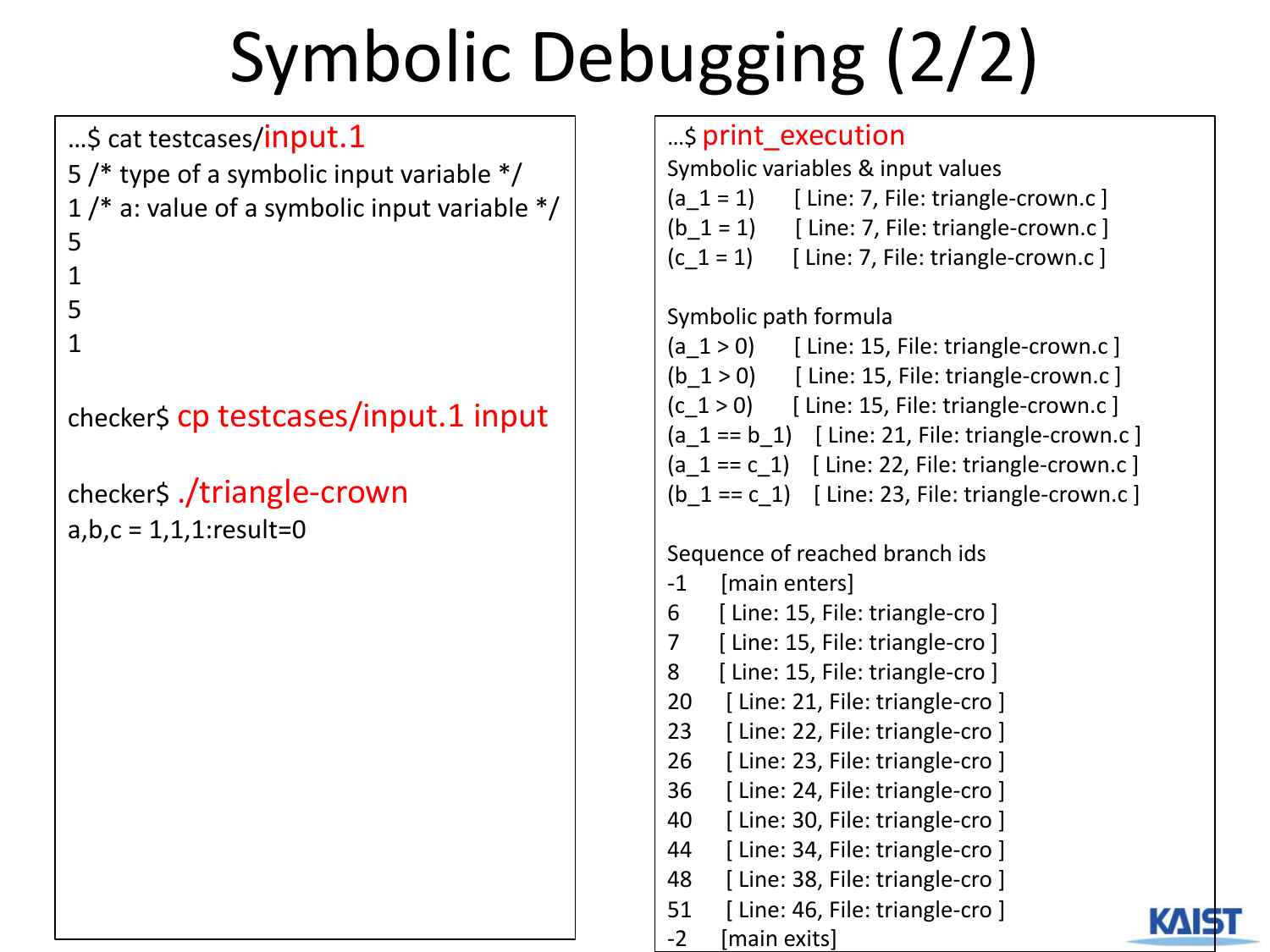#### Instrumented C Code

#line 10

```
{ /* Creates symbolic expression a==b */
__CrownLoad(36, (unsigned long )(& a), (long long )a);
__CrownLoad(35, (unsigned long )(& b), (long long )b);
__CrownApply2(34, 12, (long long )(a == b));
if (a == b) {
```
CrownBranch(37, 11, 1); //extern void CrownBranch(int id, int bid, unsigned char b)

\_\_CrownLoad(41, (unsigned long )(& match), (long long )match);

CrownLoad(40, (unsigned long )0, (long long )1);

CrownApply2(39, 0, (long long )(match + 1));

\_\_CrownStore(42, (unsigned long )(& match));

match ++;

} else {

} }

CrownBranch(38, 12, 0);

Control dependency v.s. Data dependency

- match has control dependency on a and b
- match does not have data dependency on a and b

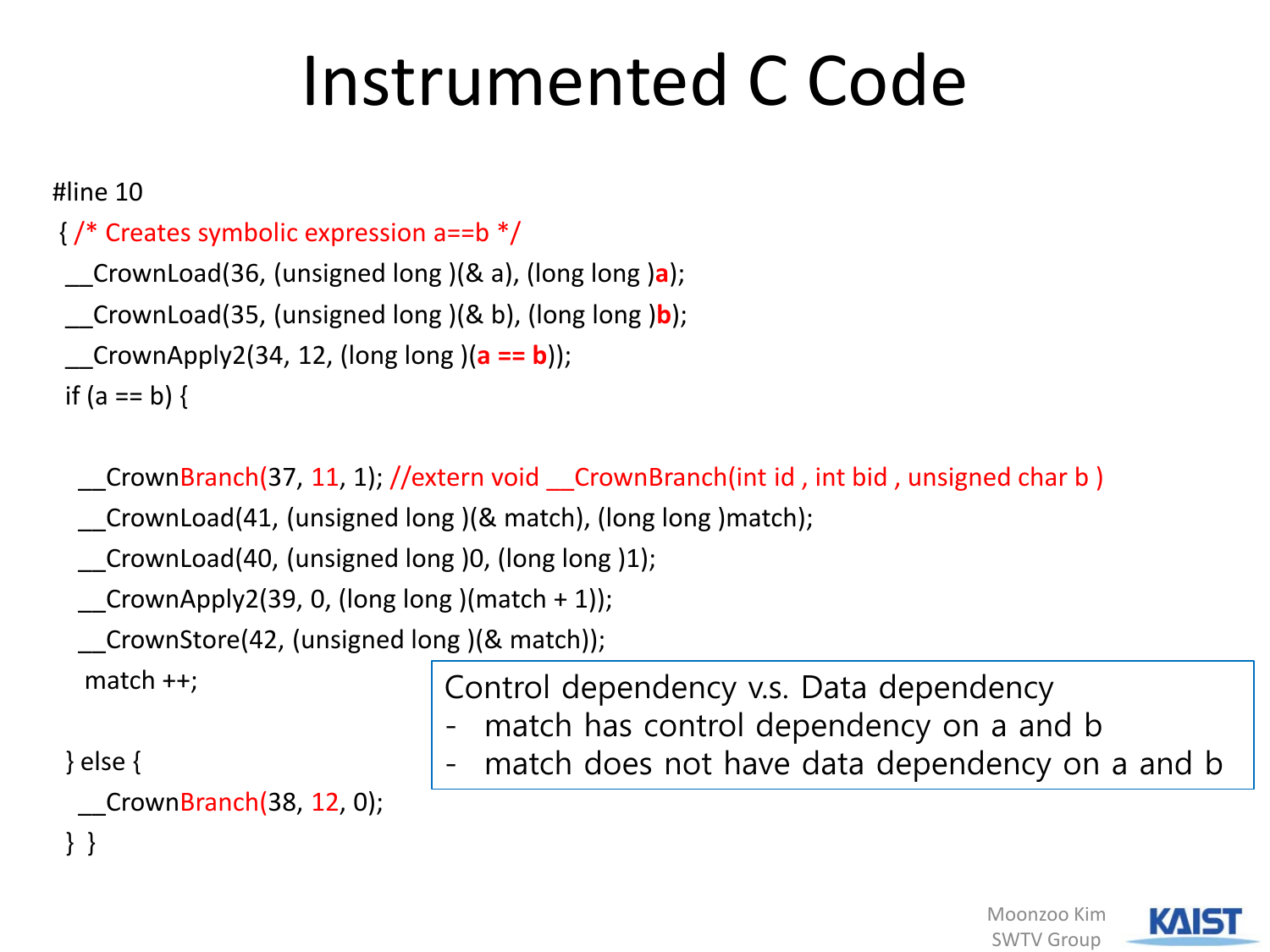#### Decision/Condition Coverage Analysis by CROWN

```
1 int main(){
2 int A, B, C, D;
3 if (A && B || C && D){
4 printf("Yes\n");
5 }else{
6 print(f("No\n");
7 }
8 }
```
- CROWN transforms a compound predicate into atomic ones with nested conditional statements
- CROWN consider all possible cases with short-circuit
- Branch coverage reported by CROWN might be lower than actual branch coverage

```
1 \quad \text{if} \quad (A := 0)2 __CrownBranch(5, 2, 1);
A == T
   3 if (B != 0) {
   4 __CrownBranch(10, 3, 1);
A == T && B == T
   5 printf("Yes\n");<br>6 } else {
          6 } else {
   7 __CrownBranch(11, 4, 0);
A == T && B != T
   8 goto L;
 \begin{array}{ccc} 9 & & \\ 10 & & \end{array}} else \{11 __CrownBranch(6, 5, 0);
A != TRUE
 12 L: /* CIL Label */
 13 if (C != 0) {
 14 \frac{1}{2} CrownBranch(16, 6, 1); && C == T
 15 if (D != 0) {
 16 __CrownBranch(21, 7, 1);
&& C == T && D == T
 17 printf("Yes\n");
 18 } else {
 19 __CrownBranch(22, 8, 0);
(A != T || A == T && B != T) 
 20 printf("No\n");
 21 }
 22 } else {
 23 \begin{bmatrix} 22 & 3 \end{bmatrix} \begin{bmatrix} 225 & 6 \end{bmatrix} \begin{bmatrix} 23 & 2 \end{bmatrix} \begin{bmatrix} 29 & 6 \end{bmatrix} \begin{bmatrix} 4 & 8 \end{bmatrix} \begin{bmatrix} 4 & 5 \end{bmatrix} \begin{bmatrix} 4 & 5 \end{bmatrix} \begin{bmatrix} 4 & 5 \end{bmatrix} \begin{bmatrix} 4 & 5 \end{bmatrix} \begin{bmatrix} 4 & 5 \end{bmatrix} \begin{bmatrix} 4 & 5 \24 printf("No\n");
 25 }
 26(A != T || A == T && B != T) 
                                                   (A != T || A == T && B != T) 
                                                   && C == T && D != T
                                                && C != T
```